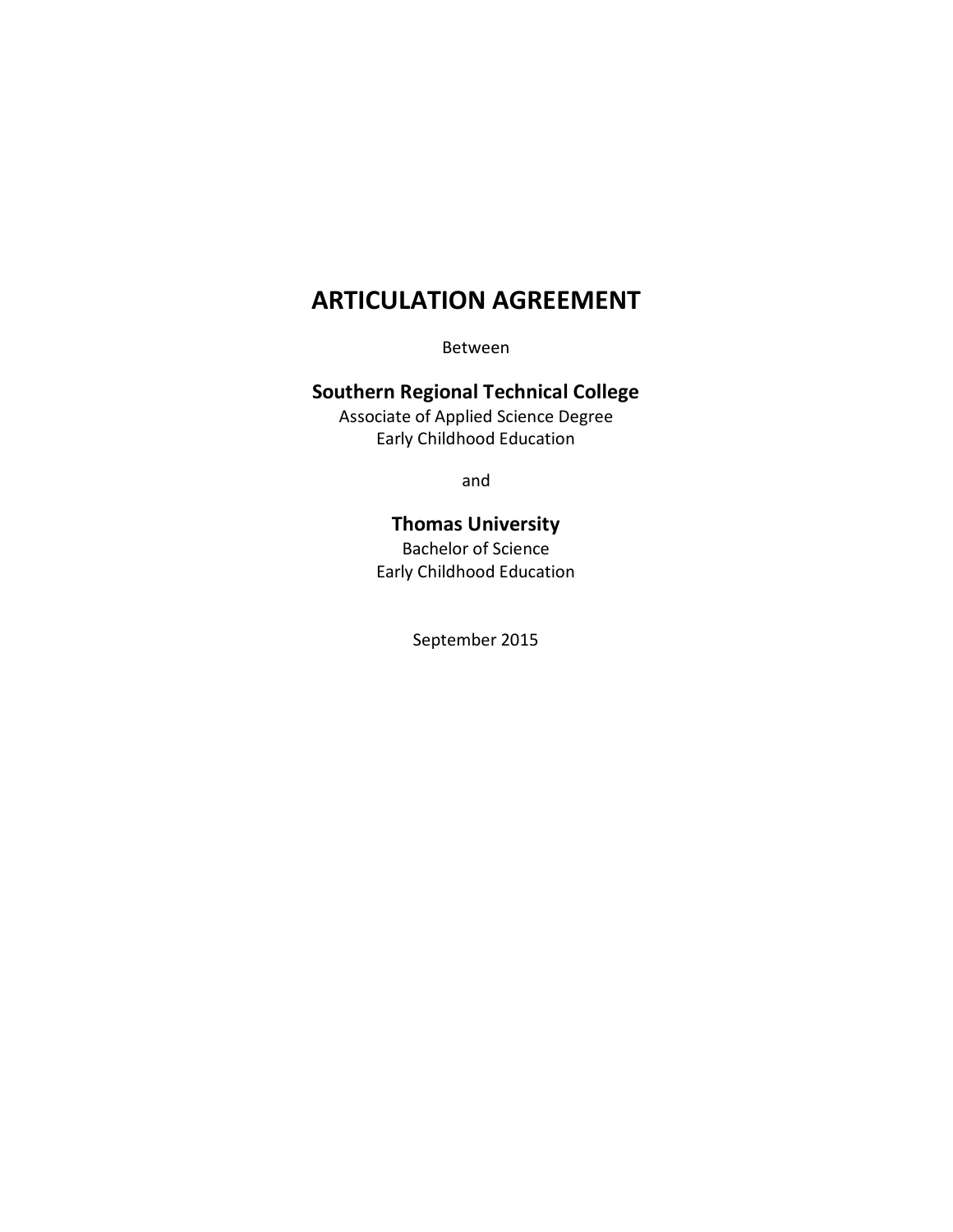## **ARTICULATION AGREEMENT**

### Between

**Southern Regional Technical College:** Associate of Applied Science Degree in Early Childhood

Education

And

**Thomas University:** Bachelor of Science Degree in Early Childhood Education

## **Article I: Agreement on Principle**

Thomas University (TU) and Southern Regional Technical College (SRTC) agree that students who choose to transfer from a technical college to a senior college or university to earn a bachelor's degree should be provided with a smooth curriculum transition that minimizes loss of credit and duplication of coursework. Thomas University and Southern Regional Technical College, therefore, agree to enter into this curriculum articulation agreement for students who complete the Associate of Science in Early Childhood Education at SRTC and transfer to TU to complete the Bachelor of Science in Early Childhood Education. Both institutions enter into this agreement as cooperating, equal partners who shall maintain the integrity of their separate programs.

## **Article II: Agreement on Program Specifics**

Thomas University and Southern Regional Technical College agree that any student who has successfully completed the minimum requirements of courses outlined in the corresponding articulation tables may transfer the course credits indicated toward a Bachelor of Science in Early Childhood Education at Thomas University. Students who follow this articulated program agreement must apply and be admitted to Thomas University. SRTC students will receive equal consideration as other students seeking admission and financial aid. The bachelor's degree graduation requirements for students who follow this articulated program agreement are listed in the applicable Thomas University Catalog as displayed in the *TU Catalog* on the university website. Courses approved for transfer are listed in the attached articulation guide tables.

## Agreement Requirements

1. Students must complete the Associate of Science in Early Childhood Education program at Southern Regional Technical College and the program of study for a Bachelor of Science in Early Childhood Education program at Thomas University as indicated in the articulation guide. Any course substitutions should be made with the guidance of an advisor or counselor to assure that all requirements are met.

2. Transfer students will be required to complete all Thomas University's general education (core) requirements that have not been satisfied in the Articulation Agreement.

3. Students who transfer to TU from SRTC must complete at least 35 semester hours at Thomas University. Thirty of these hours must be completed in the upper division course work appropriate to the program.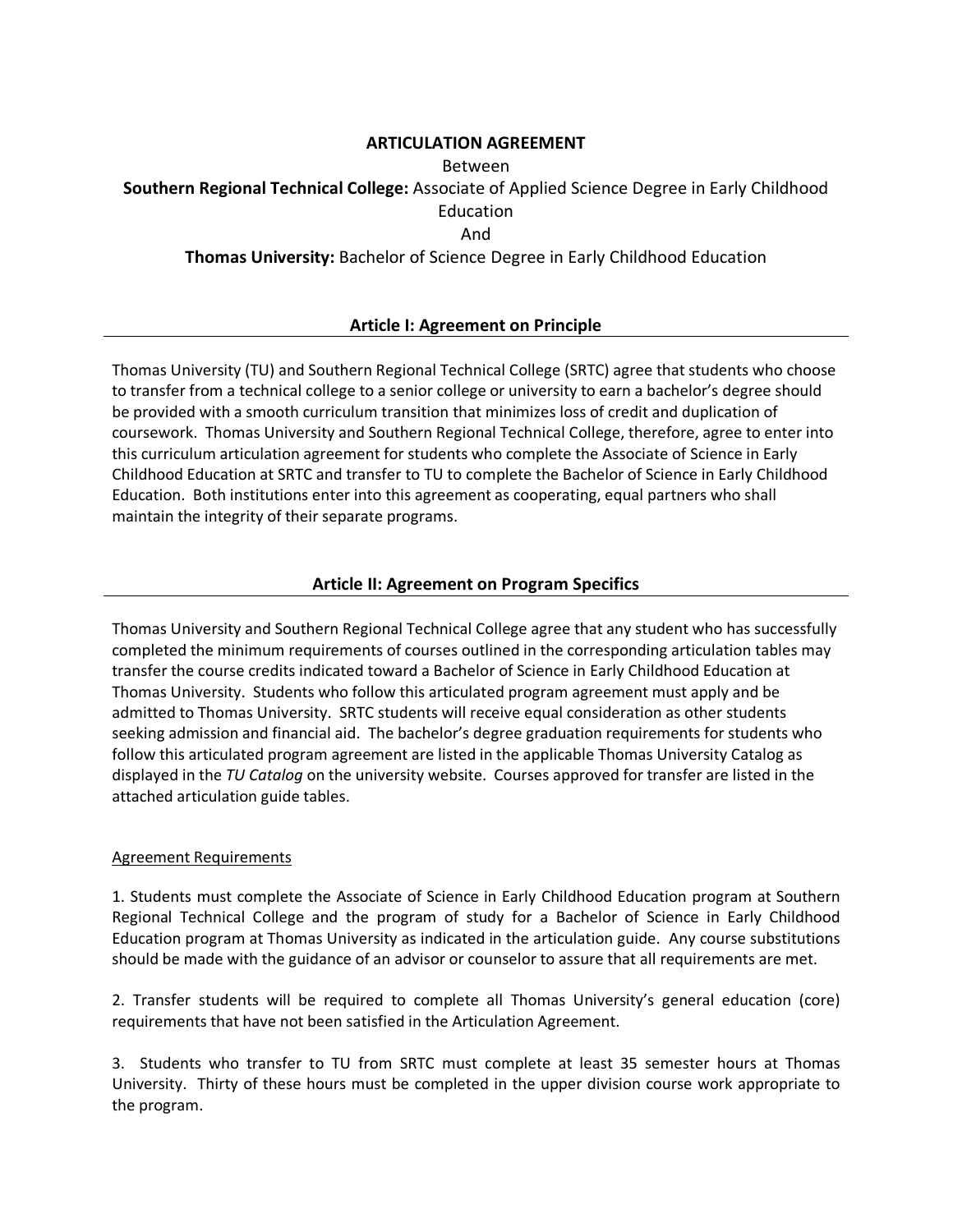4. Only courses with a grade of "C" or better will be accepted for transfer to Thomas University. A course completed with a grade of less than a "C", if counted toward graduation at SRTC, will not transfer to TU for academic credit and must be repeated if it is a requirement for the Thomas University Bachelor of Science program.

## **Article III: Agreement on Communication**

Thomas University and Southern Regional Technical College agree to cooperate in communicating with each other and with their common and respective publics concerning the established relationship between the two institutions. Communication may include the development of various kinds of publications to inform those who will benefit personally or professionally from the opportunities provided by this agreement. Faculty and staff at both institutions will share the information in this agreement with interested and qualified students, and both institutions will provide counseling and advising to students and prospective students.

## **Article IV: Maintenance and Review Procedures**

At least one administrator or faculty member from each institution will be appointed to act as agents for the implementation of this agreement, to speak for the institutions, and to communicate changes to respective faculty members, advisors, counselors, and others to whom the information is pertinent. Responsibility for oversight of this agreement rests with the Registrar at Southern Regional Technical College and the Registrar at Thomas University.

Both parties agree to communicate annually any changes in the respective programs that may have an effect on this articulation agreement. During the third year, both parties will review the agreement for revisions and possible renewal. If the agreement is not renewed by the end of the effective period, students engaged in the articulation program as a currently enrolled TU student prior to termination of the agreement will be given five (5) additional years to complete the degree under terms of this agreement.

## **Contacts:**

## *Southern Regional Technical College Thomas University*

Wendi Tostenson, Registrar Phone: 229.217.4142 Email: wtostenson@southernregional.edu 800 Veterans Parkway North Moultrie, GA 31788

Lacey Harrison, Registrar Phone: 229.226.1621 ext 1022 Email: [lharrison@thomasu.edu](mailto:lharrison@thomasu.edu) 1501 Millpond Road Thomasville, GA 31792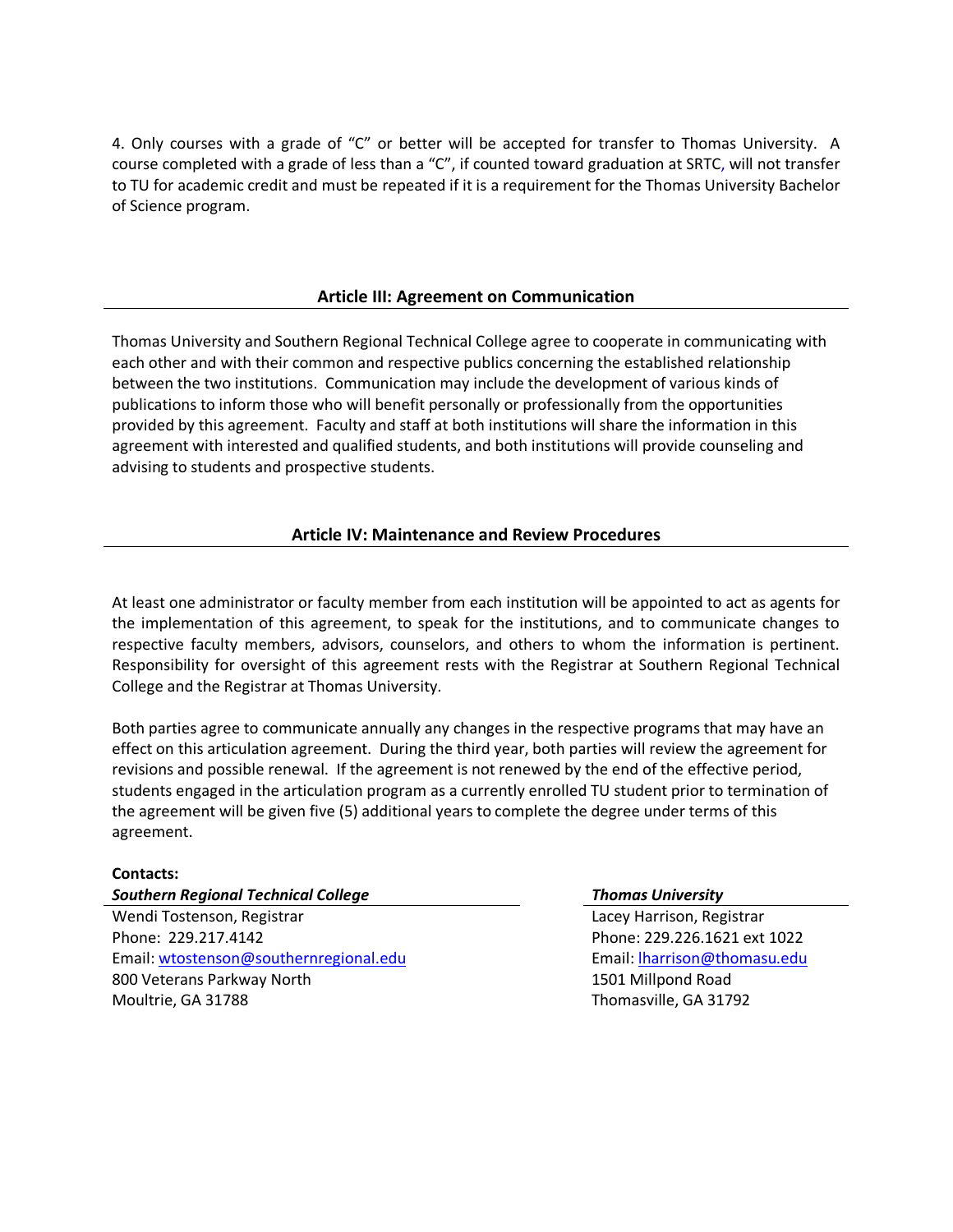### **ARTICULATION AGREEMENT BETWEEN**

## **Southern Regional Technical College**

Associate of Applied Science Degree in Early Childhood Education

And

## **Thomas University**

### Bachelor of Science Degree in Early Childhood Education

We, the representatives of Southern Regional Technical College and Thomas University, agree to the terms of this agreement, which will be for an initial period of five (5) years. The Effective Period of the Agreement will be from August 19, 2015 until August 19, 2020.

Signed:

President **Southern Regional Technical College** 

Date

President **Thomas University** 

Vice President for Academid Affairs Southern Regional Technical College

Date

northan

**Vice President for Academic Affairs Thomas University** Provast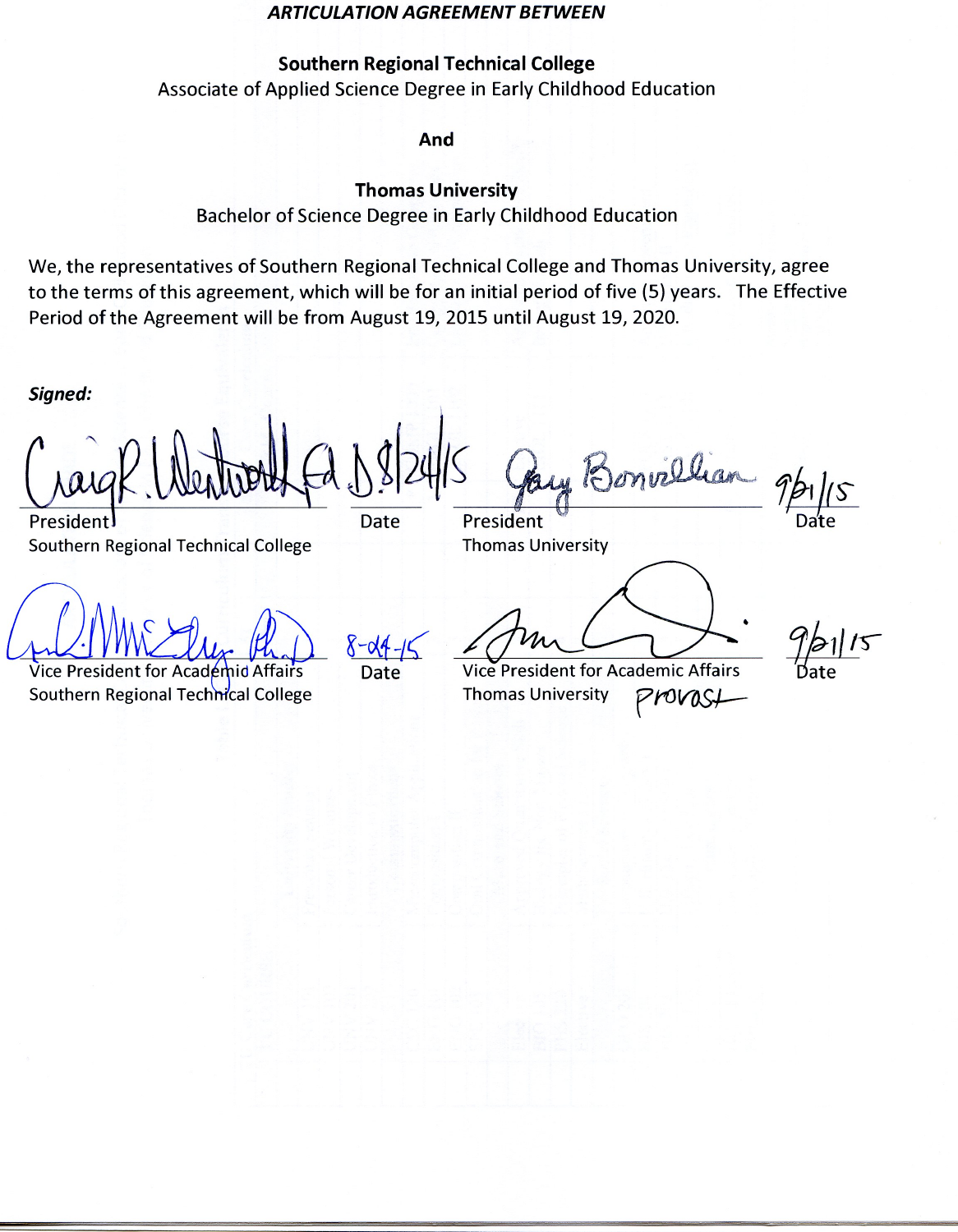## **ARTICULATION GUIDE**

Southern Regional Technical College: Associate of Applied Science in Early Childhood Education Thomas University: Bachelor of Science in Early Childhood Education

| <b>TU Core Curriculum</b> |                     | 51                                    |                |  | <b>SRTC Core Curriculum</b> |                  | 34                                                                |                |
|---------------------------|---------------------|---------------------------------------|----------------|--|-----------------------------|------------------|-------------------------------------------------------------------|----------------|
|                           | <b>TU COURSE</b>    |                                       | <b>Cred</b>    |  | <b>SRTC Course</b>          |                  |                                                                   | <b>Cred</b>    |
|                           |                     | <b>University Studies</b>             |                |  |                             |                  |                                                                   |                |
|                           | <b>UNV 101</b>      | Freshman Seminar                      |                |  |                             |                  |                                                                   |                |
|                           | <b>UNV 103</b>      | <b>Personal Wellness</b>              |                |  |                             |                  |                                                                   |                |
|                           | <b>UNV 201</b>      | Career Development                    |                |  |                             |                  |                                                                   |                |
|                           | <b>UNV 202</b>      | <b>Introduction to Ethics</b>         |                |  |                             |                  |                                                                   |                |
|                           |                     | <b>Communications</b>                 |                |  |                             |                  |                                                                   |                |
|                           | <b>CSC 120</b>      | Microcomputer Applications            | 3              |  | ∗                           | <b>COMP 1000</b> | Introduction to Computers                                         | 3              |
|                           | <b>ENG 101</b>      | Composition I                         | 3              |  | $\mathbf{I}$ .              | <b>ENGL 1101</b> | Composition and Rhetoric                                          | 3              |
|                           | <b>ENG 102</b>      | Composition II                        | 3              |  |                             | <b>ENGL 1102</b> | Literature and Composition                                        | 3              |
|                           | <b>SPE 105</b>      | <b>Oral Communication for Profess</b> | $\overline{3}$ |  |                             |                  |                                                                   |                |
|                           |                     | <b>Math and Science</b>               |                |  |                             |                  |                                                                   |                |
|                           | Elective            | <b>Approved Quantitative Skill</b>    | 3              |  | Ш.                          | Elective         | Approved Quantitative Skill*                                      | 3              |
|                           | <b>BIO 105</b>      | <b>Biology for Non-Majors</b>         | 4              |  |                             | <b>BIOL 1111</b> | Biology I / Lab                                                   | $\overline{4}$ |
|                           | <b>PHS 220</b>      | Principles of Physical Science I      | 4              |  |                             |                  |                                                                   |                |
|                           | Elective            | Math/Science Elective                 | 3              |  |                             |                  |                                                                   |                |
|                           |                     | <b>Social Sciences</b>                |                |  |                             |                  |                                                                   |                |
|                           | <b>GEO 201</b>      | Introduction to Geography             | 3              |  |                             |                  |                                                                   |                |
|                           | <b>HIS 201</b>      | U.S. History and Gov't I              | 3              |  |                             | <b>POLS 1101</b> | American Government                                               | 3              |
|                           | <b>HIS 202</b>      | U.S. History and Gov't II             | 3              |  |                             | <b>HIST 2112</b> | U.S. History II                                                   | 3              |
|                           | <b>PSY 125</b>      | Lifespan Development                  | 3              |  |                             | <b>PSYC 1101</b> | Introduction to Psychology                                        | 3              |
|                           |                     | <b>Humanities</b>                     |                |  |                             |                  |                                                                   |                |
|                           | <b>HUM Elective</b> | Humanities Elective                   | 3              |  | IV.                         | Elective         | Approved Humanities Elective**                                    | 3              |
|                           | Elective            | <b>Humanities Elective</b>            | 3              |  |                             |                  |                                                                   |                |
|                           |                     |                                       |                |  |                             | Elective         | Approved Communications, Humanities, Math, or<br>Science Elective | 3              |
|                           |                     |                                       |                |  |                             | Elective         | Approved Communications, Humanities, Math, or<br>Science Elective | 3              |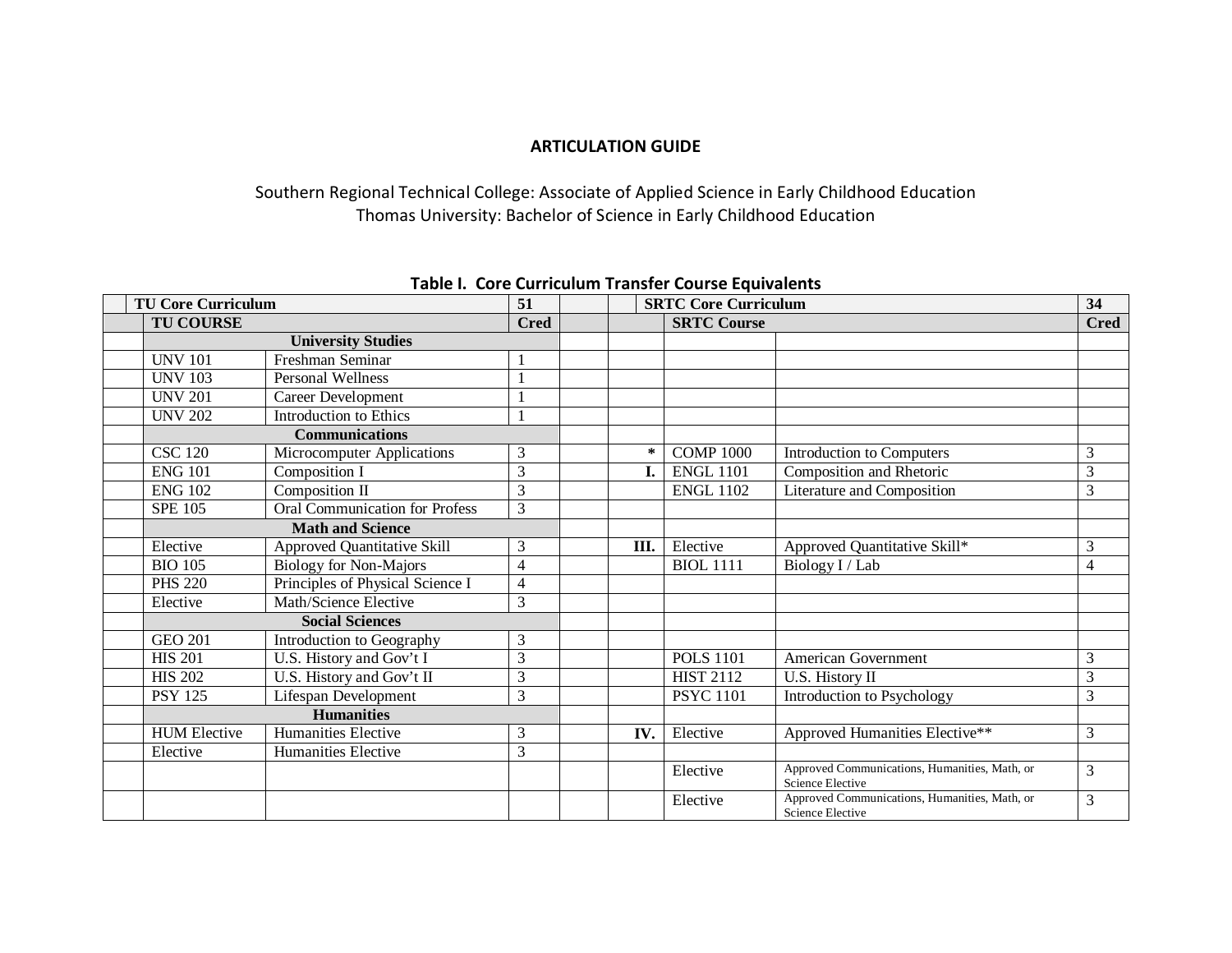| <b>TU Lower Divisional Occupational Curriculum</b> |                                  |             | <b>SRTC Curriculum</b> |                    |                                      |             |
|----------------------------------------------------|----------------------------------|-------------|------------------------|--------------------|--------------------------------------|-------------|
| <b>TU COURSE</b>                                   |                                  | <b>Pred</b> |                        | <b>SRTC Course</b> |                                      | <b>Cred</b> |
| EDU 200                                            | Intro to the Teaching Profession |             |                        | <b>ECCE 1101</b>   | Introduction to ECCE                 |             |
| <b>HIS 451</b>                                     | History of Georgia               |             |                        |                    |                                      |             |
| MTH 170                                            | Concepts of Mathematics: Numbers |             |                        |                    |                                      |             |
| Elective                                           | Elective                         |             |                        | <b>ECCE 2202</b>   | Social Issues and Family Involvement |             |

**Table II. Additional Core and Senior Curriculum Transfer Course Equivalents**

| <b>TU Senior Curriculum</b> |                                         | 63             |                    | <b>SRTC Curriculum</b> |                                         | 21          |
|-----------------------------|-----------------------------------------|----------------|--------------------|------------------------|-----------------------------------------|-------------|
| <b>TU COURSE</b>            |                                         |                | <b>SRTC Course</b> |                        |                                         | <b>Cred</b> |
| <b>ECE 326</b>              | Field Experience I: Nature & Needs      | 3              |                    | <b>ECCE 1112</b>       | <b>Curriculum and Assessment</b>        | 3           |
|                             |                                         |                |                    | <b>ECCE 1121</b>       | Early Childhood Care and Edu Practicum  |             |
|                             |                                         |                |                    | <b>ECCE 2203</b>       | Guidance and Classroom Management       |             |
| <b>ECE 327</b>              | Field Experience II                     | 3              |                    |                        |                                         |             |
| <b>ECE 428</b>              | Field Experience III                    | 3              |                    |                        |                                         |             |
| <b>ECE 429</b>              | <b>Student Teaching</b>                 | 10             |                    |                        |                                         |             |
| <b>ECE 430</b>              | <b>Student Teaching Seminar</b>         | $\overline{2}$ |                    |                        |                                         |             |
| <b>ECE 440</b>              | Teaching Art, Music, & PE in ECE        | $\overline{3}$ |                    |                        |                                         |             |
| <b>ECE 450</b>              | Teaching Language Arts in ECE           | 3              |                    |                        |                                         |             |
| <b>ECE 460</b>              | <b>Teaching Social Studies in ECE</b>   | 3              |                    | <b>ECCE 2119</b>       | Social Science and Technology in ECCE   | 3           |
| <b>ECE 470</b>              | <b>Teaching Mathematics in ECE</b>      | 3              |                    | <b>ECCE 2117</b>       | Mathematics and Technology in ECCE      | 3           |
| <b>ECE 480</b>              | <b>Teaching Science in ECE</b>          | 3              |                    | <b>ECCE 2118</b>       | <b>Science and Technology in ECCE</b>   | 3           |
|                             |                                         |                |                    |                        |                                         |             |
| <b>EDU 310</b>              | <b>Educational Psychology</b>           | 3              |                    |                        |                                         |             |
| <b>EDU 316</b>              | Teaching Methods & Strategies           | $\overline{3}$ |                    |                        |                                         |             |
| <b>EDU 320</b>              | <b>Exploring Diversity: Influence</b>   | $\overline{3}$ |                    | <b>ECCE 2204</b>       | Exploring Diversity in the ECCE Environ | 3           |
| <b>EDU 340</b>              | <b>Assessment Strategies to Improve</b> | 3              |                    |                        |                                         |             |
| <b>EDU 350</b>              | Technology                              | 3              |                    |                        |                                         |             |
| <b>EDU 468</b>              | <b>Educating Exceptional Learners</b>   | 3              |                    | <b>ECCE 2201</b>       | Exceptionalities                        | 3           |
|                             |                                         |                |                    |                        |                                         |             |
| <b>RDE 452</b>              | <b>Teaching Reading</b>                 | 3              |                    | <b>ECCE 2115</b>       | Language and Literacy                   | 3           |
| <b>RDE 454</b>              | Children's Literature                   | 3              |                    |                        |                                         |             |
| <b>RDE 455</b>              | Diagnosing & Remediation                | 3              |                    |                        |                                         |             |
|                             |                                         |                |                    |                        |                                         |             |
| <b>TU Curriculum</b>        |                                         | 125            |                    | <b>SRTC Curriculum</b> |                                         | 61          |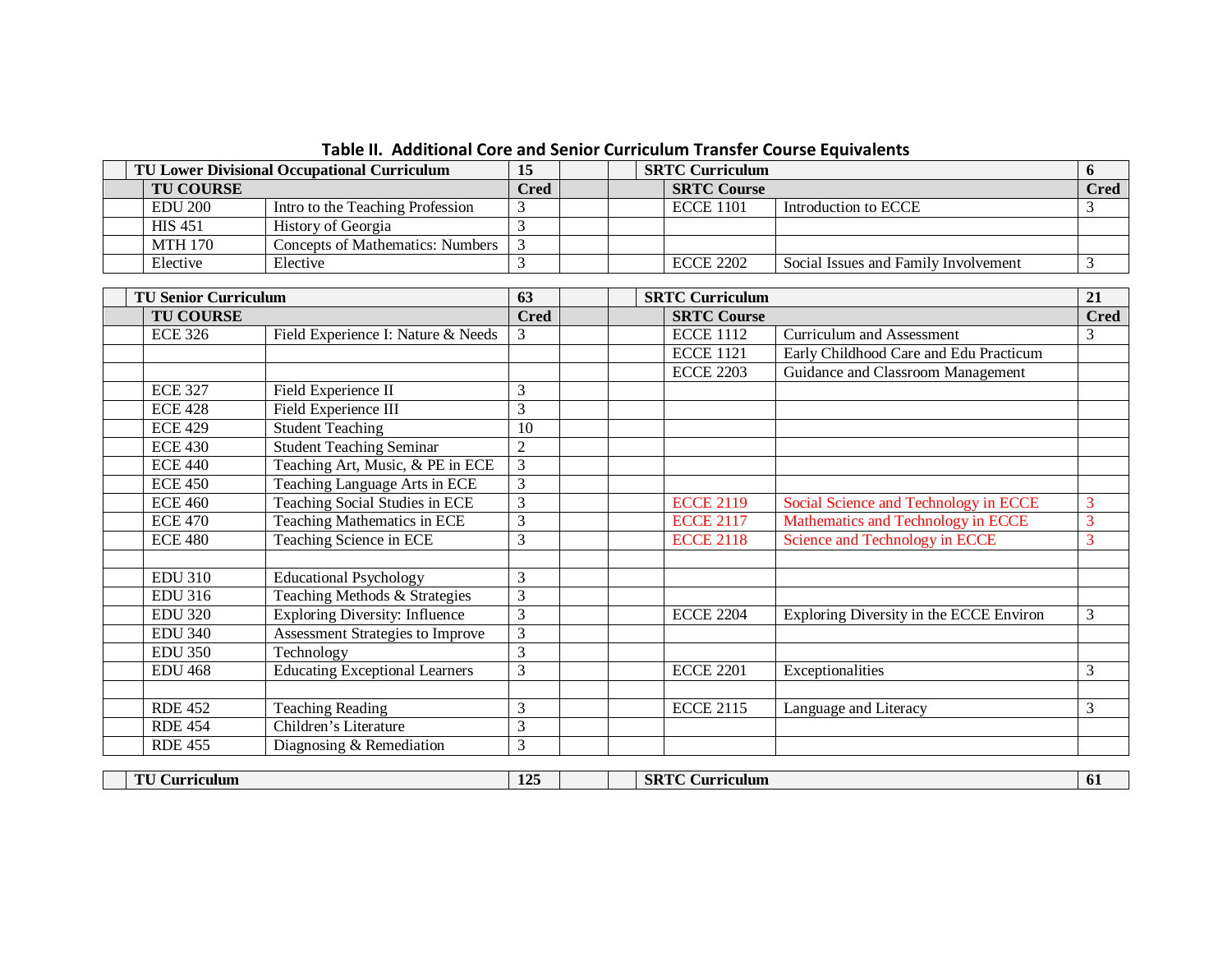| <b>Table IV: Approved Electives for Articulation</b> |  |  |
|------------------------------------------------------|--|--|
|------------------------------------------------------|--|--|

| <b>TU Approved Elective</b>          |                                           | . .<br><b>Cred</b> |      | <b>SRTC Approved Equivalent</b> |                                   | <b>Cred</b> |  |
|--------------------------------------|-------------------------------------------|--------------------|------|---------------------------------|-----------------------------------|-------------|--|
| <b>Approved Communication Skills</b> |                                           |                    | ı.   |                                 |                                   |             |  |
| <b>SPE 105</b>                       | <b>Oral Communication for Profess</b>     | 3                  |      | <b>SPCH 1101</b>                | Public Speaking                   | 3           |  |
|                                      |                                           |                    |      |                                 |                                   |             |  |
| Approved Quantitative Skills*        |                                           |                    | Ш.   |                                 |                                   |             |  |
| <b>MTH 140</b>                       | College Algebra                           | 3                  |      | <b>MATH 1111</b>                | College Algebra                   | 3           |  |
| <b>MTH 150</b>                       | Pre-Calculus                              | 3                  |      | <b>MATH 1113</b>                | Pre-Calculus                      | 3           |  |
|                                      |                                           |                    |      |                                 |                                   |             |  |
|                                      | Approved Humanities/Fine Arts Electives** |                    | IV.  |                                 |                                   |             |  |
| <b>ART 240</b>                       | Art Appreciation                          | 3                  |      | <b>ARTS 1101</b>                | Art Appreciation                  | 3           |  |
| <b>HUM 200</b>                       | Survey of Western & Non-Western           | 3                  |      | <b>HUMN 1101</b>                | Intro to Humanities               | 3           |  |
| <b>HUM 200</b>                       | Survey of Western & Non-Western           | 3                  |      | <b>ENGL 2130</b>                | American Literature               | 3           |  |
|                                      |                                           |                    |      |                                 |                                   |             |  |
|                                      | Approved Intro Science Course/Lab***      |                    | III. |                                 |                                   |             |  |
| <b>BIO 261</b>                       | Anatomy & Physiology I/Lab                | $\overline{4}$     |      | <b>BIOL 2113</b>                | Anatomy & Physiology I/Lab        | 4           |  |
| <b>CHM 101</b>                       | General Chemistry I                       | 4                  |      | <b>CHEM 1151</b>                | Survey of Inorganic Chemistry/Lab | 4           |  |
|                                      |                                           |                    |      |                                 |                                   |             |  |
| Approved History Electives****       |                                           |                    | II.  |                                 |                                   |             |  |
| <b>HIS 101</b>                       | <b>Western Civilization I</b>             | 3                  |      | <b>HIST 1111</b>                | World History I                   | 3           |  |
| <b>HIS 102</b>                       | Western Civilization II                   | 3                  |      | <b>HIST 1112</b>                | World History II                  | 3           |  |
|                                      |                                           |                    |      |                                 |                                   |             |  |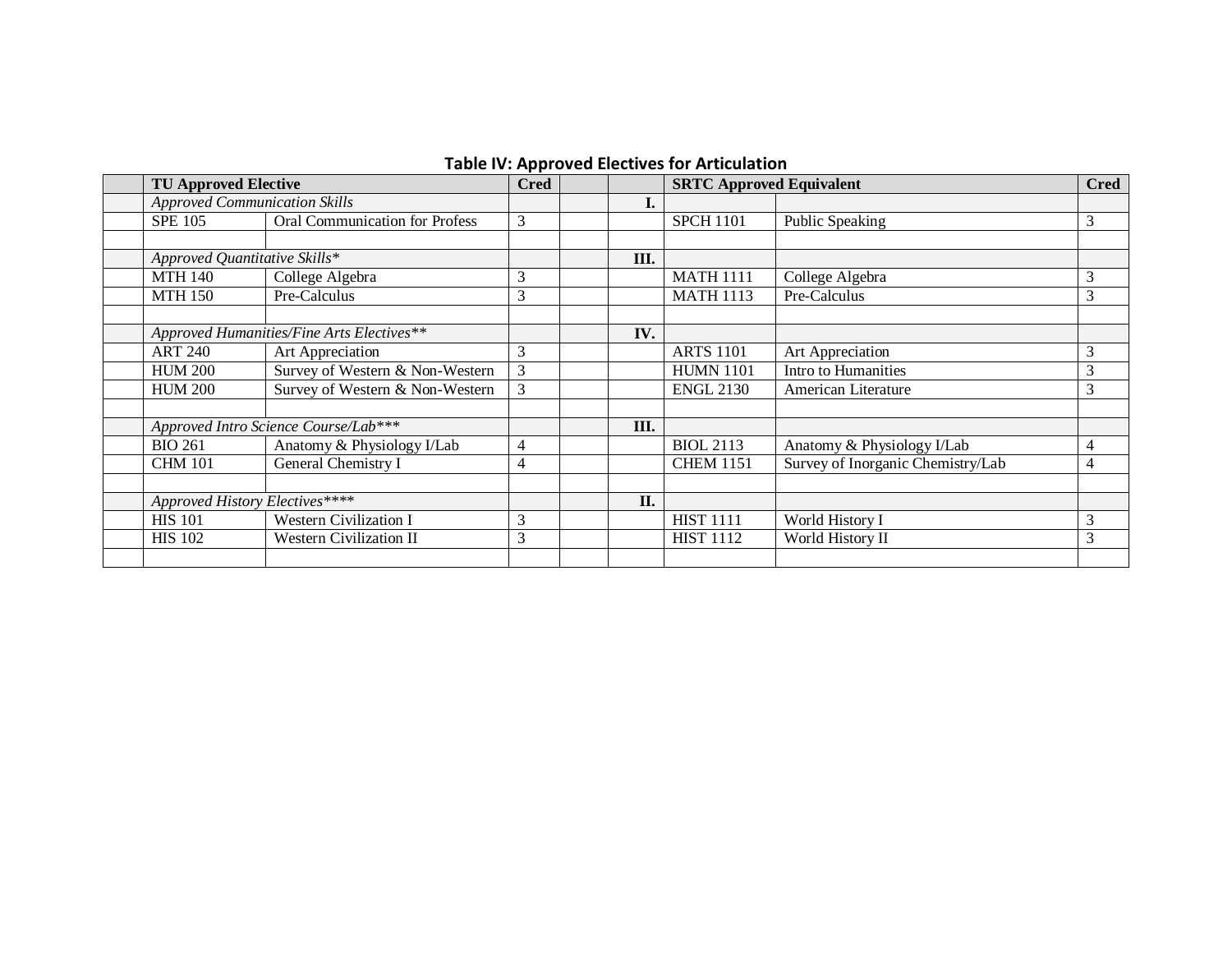## **EARLY CHILDHOOD CARE AND EDUCATION**

**Associate of Applied Science Degree**

**Program Description:** The Early Childhood Care and Education associate of applied science degree program is a sequence of courses designed to prepare students for a variety of careers in the field of early childhood education. The program emphasizes a combination of early childhood care and education theory and practical application as well as general core competencies necessary for successful employment. Graduates have qualifications to be employed in early care and education settings including child care centers, Head Start, Georgia Pre-K programs, and elementary school paraprofessional positions.

### **Student Learning Outcomes:**

- Students will create a Developmentally Appropriate Thematic Unit.
- Students will create an Exceptionalities Resource File.
- Students will create a Behavior and Management Resource File.
- Students will teach using Developmentally Appropriate Practices (DAP).

# **Program Offered at the Following Sites:** Cairo,

Moultrie-Veterans Parkway, Thomasville, Tifton

**Length of Program:** Six (6) Semesters

**Entrance Date:** Beginning of each Semester

**Entrance Requirements:** Refer to Admissions criteria.

**Age:** Applicant must be 16 years of age or older.

**Education:** An applicant must be a high school graduate or the equivalent (GED). College transcripts will be evaluated on an individual basis.

**Advisor:** A program advisor should be consulted prior to enrolling in any course. An advisor will be assigned by admissions.

**Note:** Students with a Child Development Associate (CDA) credential, current CPR certification, current First Aid certification, and a letter from their employer stating that they are currently employed in the childcare industry will be exempted from ECCE 1101, ECCE 1103, and ECCE 1105.

**Criminal Background Check:** In accordance with HB 401, effective May 1, 2015, all ECCE students will be required to complete a Criminal History Records Check and receive a satisfactory determination from the Georgia Department of Early Care and Learning in order to be placed in a child care learning center, group day-care home, or family day-care home. An unsatisfactory determination can affect completion of the ECCE program as the student would not be able to be placed for Practicum and/or Internship.

**Program Final Exit Point:** Early Childhood Care and Education, Associate of Applied Science.

**Credits Required for Graduation:** 75 minimum semester hour credits required for graduation.